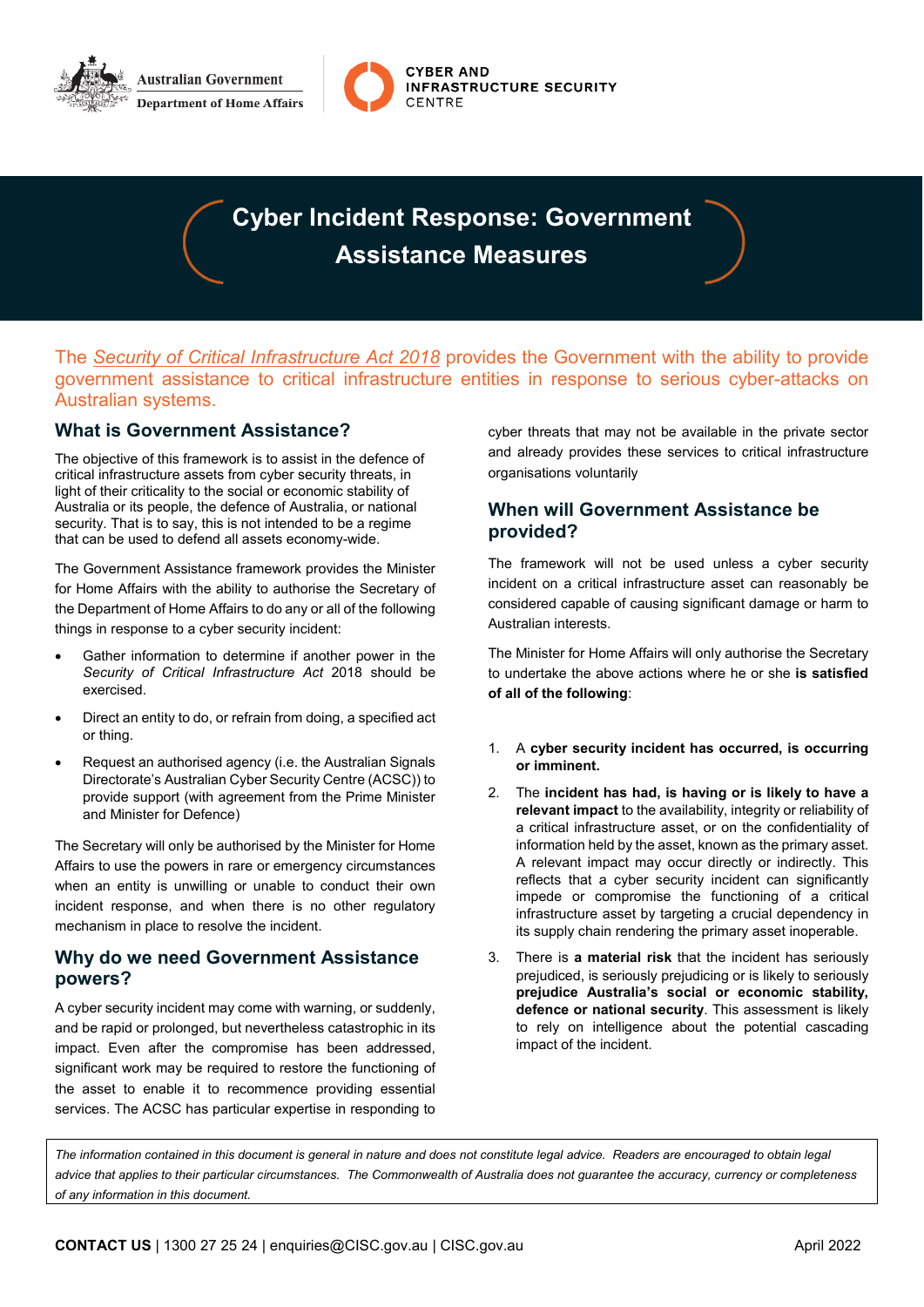



# **Cyber Incident Response: Government Assistance Measures**

4. **No existing regulatory system of the Commonwealth, a State or a Territory could be used to provide a** practical and effective **response** to the incident. This ensures that, wherever possible and appropriate, consideration is given to whether existing regimes, which are potentially less invasive or which are designed specifically to address risks associated with particular assets, could be relied upon to effectively respond to the incident.

### **How long will a Ministerial authorisation last?**

A Ministerial authorisation to exercise government assistance powers will remain in force for the period specified in the authorisation but cannot exceed 20 days.

## **Consultation**

The Minister for Home Affairs must consult the specific entity that is the subject of the authorisation prior to any authorisation being made. The Minister for Home Affairs must also consult the responsible entity, or the owner or operator of a critical infrastructure sector asset, prior to issuing an authorisation to enable an intervention request.

To facilitate consultation you will receive a copy of the draft Ministerial authorisation and be invited to make a submission to the Minister about the authorisation within 24 hours of receipt. In rare circumstances consultation will not occur, if the delay caused by the consultation would frustrate the effectiveness of the Ministerial authorisation.

# **Types of Government Assistance**

Government's continued view is that industry are primarily responsible for responding to cyber security incidents that impact privately owned assets and that Government intervention is only to be used in emergencies and as a last resort when industry will not or are unable to resolve the incident. The Cyber and Infrastructure Security Centre (CISC) considers these instances will be few and far between, and will continue to collaborate with industry on a voluntary basis in response to incidents.

A direction may be given verbally or in writ ing. If a direction is given to an entity verbally, the entity will receive a written record of the direction within 48 hours of the direction being given.

#### *a) Information Gathering Directions*

An effective and appropriate response to a serious cyber security incident requires a strong understanding of the nature and extent of the incident, as well as a strong understanding of the circumstances of the asset including its cyber maturity, its vulnerabilities and its interdependencies.

An Information Gathering Direction will ensure that the Government has access to necessary information to determine the full extent of a compromise and develop an appropriate response. An Information Gathering Direction will specify what information is required and the time period in which the information must be provided.

#### *b) Action Directions*

Where an entity is unable or unwilling to respond to a cyber security incident, this authorisation may be used to compel an entity to take actions, or refrain from taking actions, where this is reasonably necessary and proportionate to responding to the incident.

The focus of these directions is on defending the asset, which may include removing a perpetrator from the asset, but do not extend into actions that would be regarded as offensive. For example, an Action Direction cannot be used as a 'backdoor' to compel an entity to permit Government officials access to the asset. An Action Direction must also be technically feasible. A direction is technically feasible when the direction relates to a course of action that is reasonably possible to execute, or within the existing capability of the relevant entity.

*The information contained in this document is general in nature and does not constitute legal advice. Readers are encouraged to obtain legal advice that applies to their particular circumstances. The Commonwealth of Australia does not guarantee the accuracy, currency or completeness of any information in this document.*